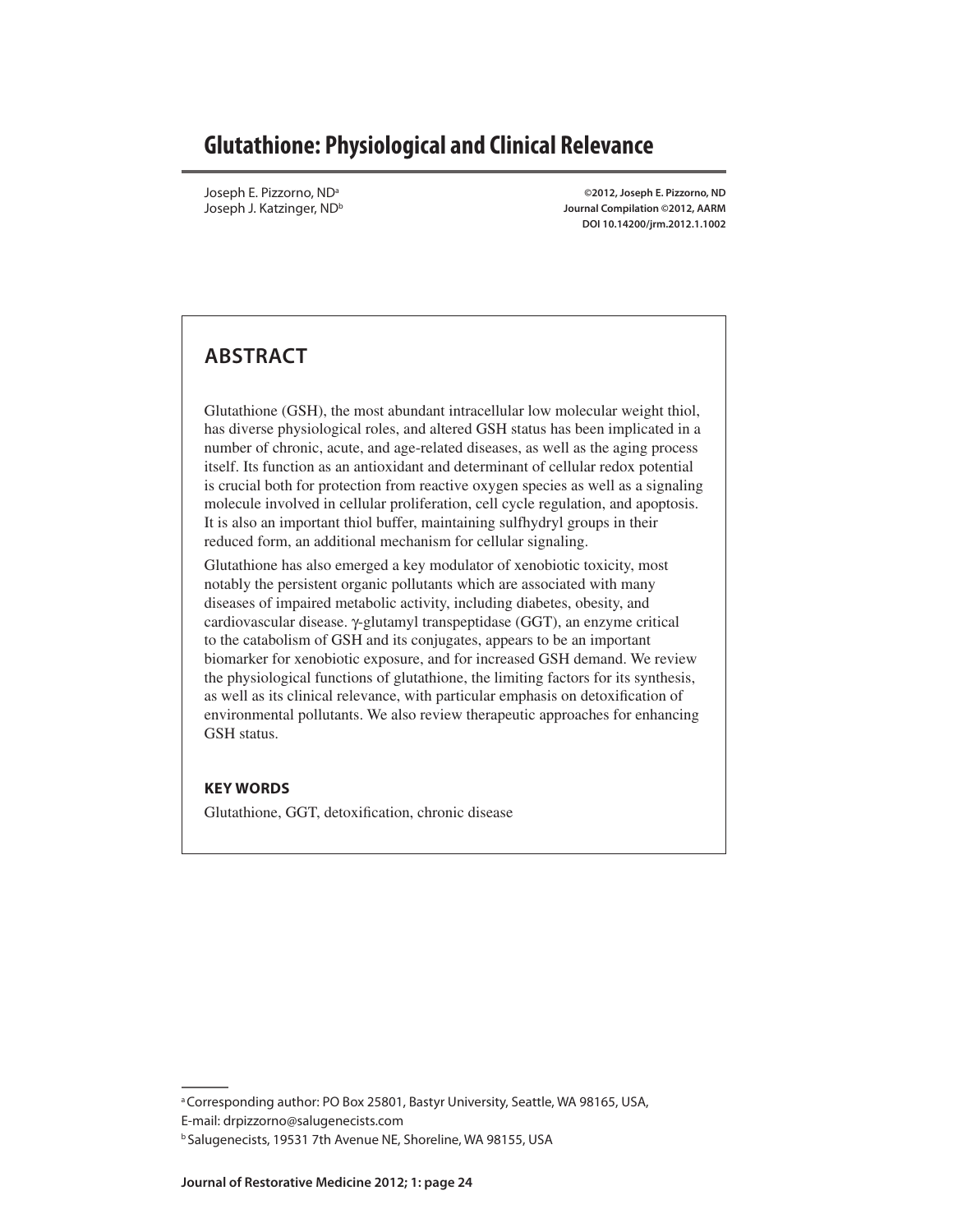# **Introduction**

There is a growing recognition of the importance of glutathione (GSH) physiology, and of the number of physiological functions involving this small but critical tripeptide. Given its potent redox capabilities, and its high intracellular concentration and widespread distribution, its role as a potent defense mechanism against oxidative and electrophilic stress is well-established.<sup>1</sup> Yet as our understanding of cellular signaling and regulatory pathways has developed, so has our insight into the involvement of GSH homeostasis in many other key processes, including the regulation of cellular proliferation and apoptosis and the posttranscriptional modification of proteins through S-glutathionylation, as well as the importance of GSH in the detoxification of hydroperoxides and diverse xenobiotic compounds. Additionally, GSH has been shown to be vital to mitochondrial function and maintenance of mtDNA,<sup>2</sup> and may be relevant to DNA methylation.3

Given the diverse roles of GSH in cellular physiology, the clinical importance of altered glutathione homeostasis is gaining well-deserved attention. Disturbances in GSH homeostasis have been implicated in neurodegenerative disorders, liver disease, cystic fibrosis, pulmonary and cardiovascular diseases, as well as the chronic age-related diseases and the aging process

itself.4 Recent data also suggests it plays a role in metabolic and inflammatory diseases such as multiple sclerosis, the metabolic syndrome, and diabetes, at least in part by influencing the effect of multiple environmental toxins, an underappreciated yet surprisingly significant association. In this review, we will briefly describe glutathione physiology and the clinical implications of altered GSH homeostasis, as well as research on the use of various forms of glutathione as a therapeutic strategy. In light of the growing risk of persistent organic pollutants, particular attention will be given to their influence on chronic disease development, and how GSH may modulate this risk.

### **Glutathione Biochemistry and Key Physiological Roles**

### **Background**

Glutathione is a ubiquitous molecule, the major non-protein cellular thiol, found in millimolar concentrations in many cellular compartments and organelles, and is produced in all organs, especially the liver. It exists in both its reduced state (GSH) as well as an oxidized state (GSSG), and the relative amounts of each determine the redox status of a cell (**Fig. 1.A\_B**). Cells at rest have a GSH/GSSG ratio exceeding 100, while in those exposed to



#### **Figure 1.A Glutathione**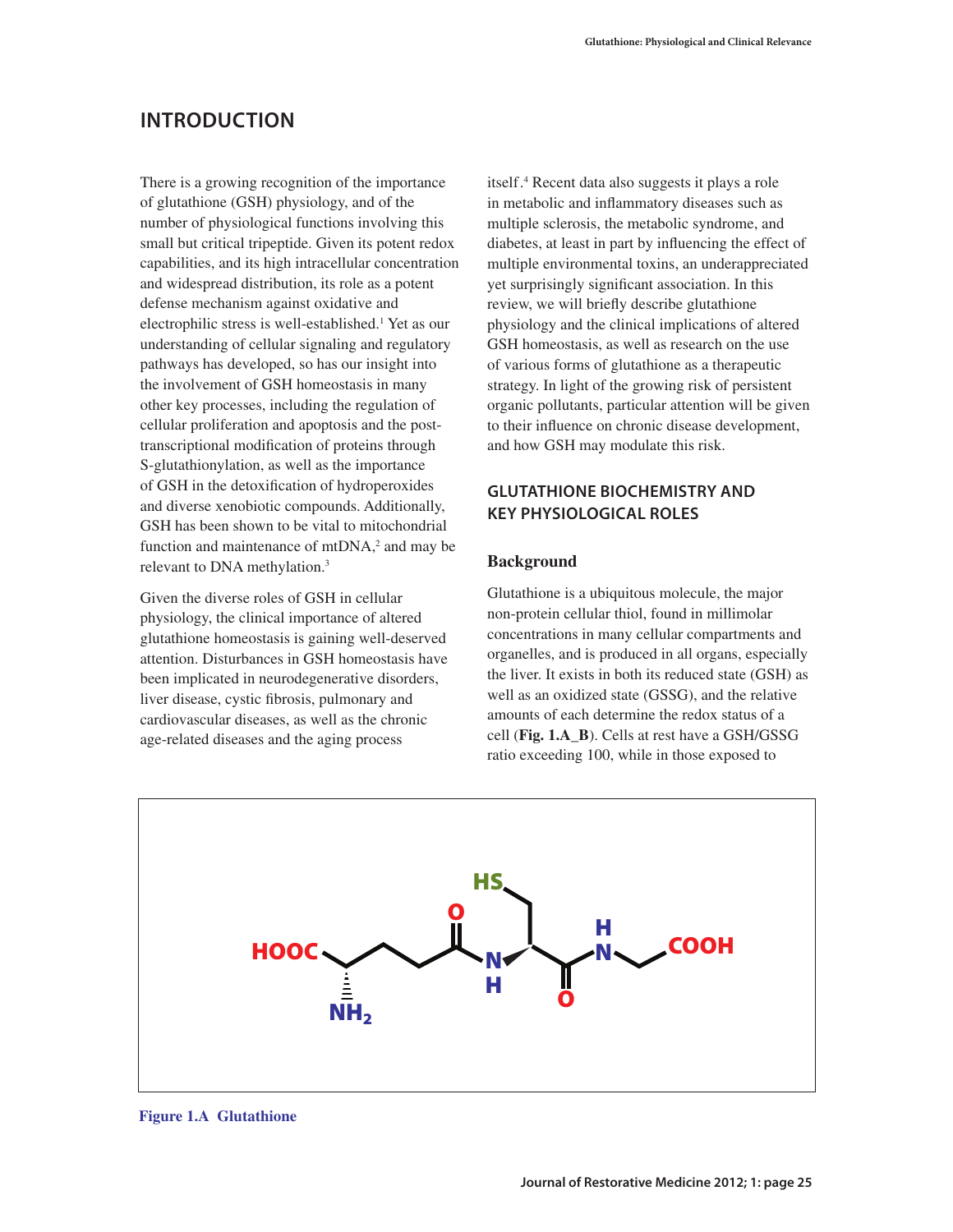

**Figure 1.B Glutathione disulfide**

oxidant stress the ratio drops as low as between 10 and 1, making this ratio a reasonable predictor of the cellular redox state<sup>1</sup>. In addition to its role as a cellular antioxidant, because it is present in such high amounts, glutathione also functions as a thiol buffer, maintaining the sulfhydryl groups of many cellular proteins in their reduced form. Thus the GSH/GSSG ratio is important to normal functioning and is a likely contributor to cellular signaling pathways by activating or inactivating key thiol-containing enzymes.<sup>5</sup>

Glutathione is produced exclusively in the cytosol, yet it is delivered to other cellular compartments, including the mitochondria, peroxisomes, endoplasmic reticulum, and the nucleus, as well as the extracellular space to be utilized by other tissues. For example, in the lungs, a high concentration of GSH is secreted by epithelial cells into a thin layer of fluid surrounding areas of gas exchange, and in the liver significant amounts are released into the plasma and bile.<sup>6</sup> A dynamic

balance is maintained between the synthesis, consumption, and transport of GSH, all of which determine its intracellular concentration. GSH is synthesized in two steps, both ATP-dependent processes, catalyzed by the enzymes GCL (glutamate-cysteine ligase, aka γ-glutamylcysteine synthetase) and glutathione synthetase, and is regenerated by six enzyme-catalyzed reactions, known as the γ-glutamyl cycle. While glutathione synthesis is controlled by multiple factors, GCL is the main determinant, because the rate-limiting step is the cellular level of the amino acid cysteine.<sup>7</sup> GCL is in part regulated by GSH feedback inhibition, thus if GSH is depleted due to oxidative stress, inflammation, or exposure to xenobiotics, *de novo* synthesis of GSH is upregulated, as is cysteine synthesis.<sup>8</sup> Cysteine is also supplied by the plasma enzyme γ-glutamyl transpeptidase (GGT) through a "salvage pathway", and will be discussed in greater detail below. The reduction of GSSG is catalyzed by GSH reductase (GR), utilizing NADPH in the process.<sup>9</sup>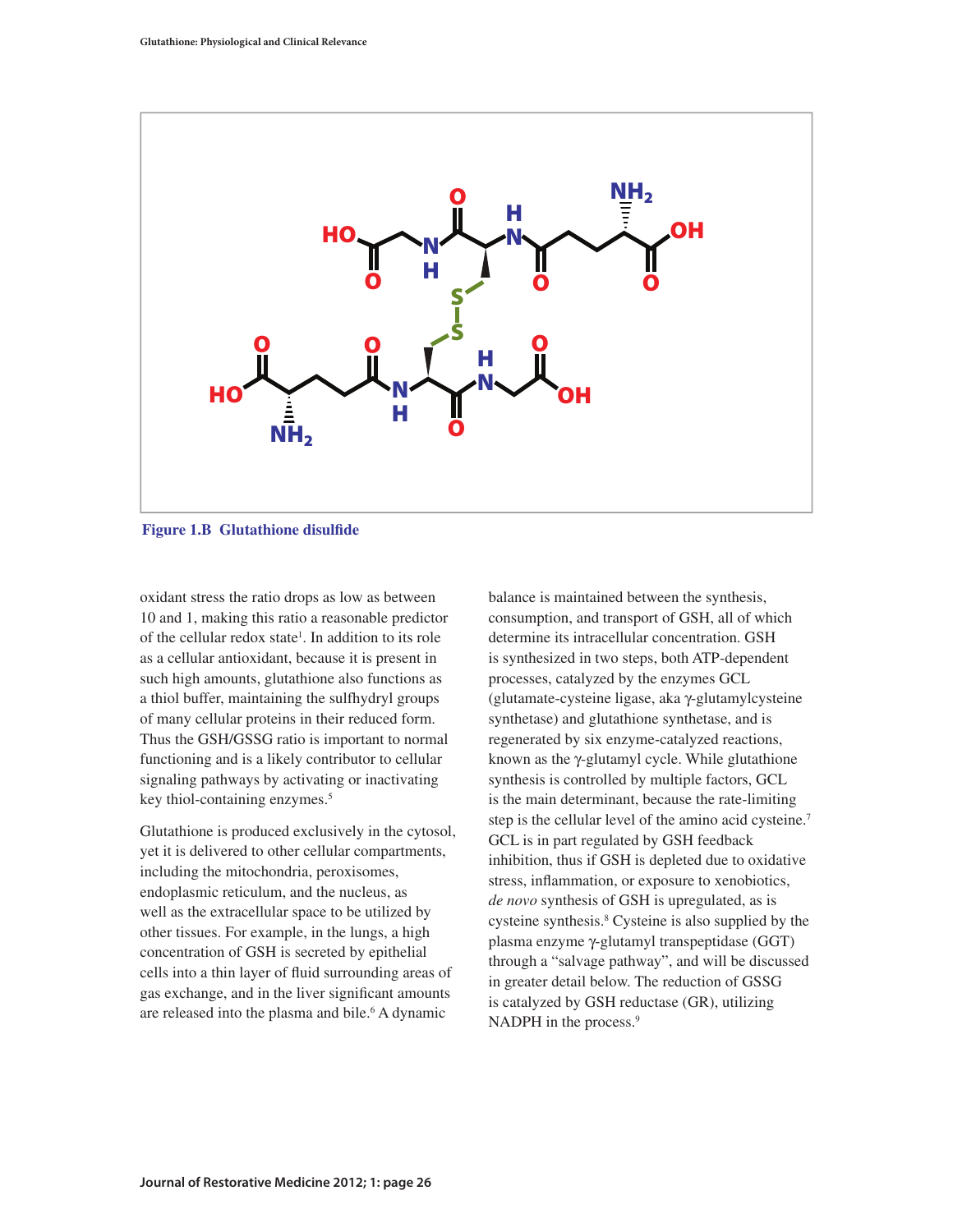### **Physiological Functions**

#### **Detoxification**

All of glutathione's reactions are via one of two mechanisms; those involving the γ-glutamyl portion of GSH, mediated by γ-glutamyl transpeptidases, with the rest involving the sulfhydryl moiety, which is responsible for the redox and nucleophilic reactions.10 Detoxification of both xenobiotic and endogenous compounds is a critical function of glutathione, and the one discussed here in greater detail. In addition to neutralizing endogenously generated reactive oxygen and nitrogen species, GSH is known to facilitate the plasma membrane transport of toxins by at least four different mechanisms, the most important of which is the formation of glutathione S-conjugates.<sup>11</sup> GSH conjugation (followed by secretion from the cell) may be either spontaneous or catalyzed by one of several enzymes, including the GSH-transferases (GSTs), which have wide substrate diversity. This allows for reactions with a broad spectrum of both physiological metabolites (such as estrogen, prostaglandins, and leukotrienes) and xenobiotics (including acetaminophen, persistent organic pollutants, and toxic metals such as mercury, arsenic, and lead).10 There may also be significant interindividual differences in enzymatic capacity. For example, genetic polymorphisms in GSTs, GCL, and selenoprotein genes were shown to influence mercury body burdens among heavy fish consumers (measured as erythrocyte total mercury levels), as well as urine and hair mercury levels among dental professionals.12,13

The associations between glutathione, chronic disease, and environmental pollutants appear to be of extraordinary significance, and yet often go unrecognized. Recent data has linked xenobiotic exposure to an increased risk for a number of cardiometabolic diseases, including cardiovascular disease, obesity, and diabetes, and it may be that depletion of glutathione levels plays a significant role in this risk, or at the very least can serve as a risk biomarker. For example, an analysis of NHANES ('99-02) data revealed that individuals with the highest serum levels of the six persistent organic pollutants (POPs) measured had a dosedependent increase in risk for diabetes, up to an astonishing 38-fold increase.<sup>14</sup> Specific POPs have

been associated with a higher risk for peripheral neuropathy among those with either impaired fasting glucose or diabetes, beyond the heightened risk due to diabetes itself.15 Quite remarkably, in those with low POP levels, the typically robust association between diabetes and obesity was not observed in a nested case-controlled study, suggesting that obesity may exaggerate the metabolic disturbances caused by POPs (perhaps because adipose tissue provides a reservoir for fat-soluble toxins), rather than being directly responsible for the altered metabolism.16, 17 This hypothesis was supported in a recent study with a 20-year follow-up, which found chronic low dose exposure to POPs predicted excess adiposity, dyslipidemia, and insulin resistance among participants without diabetes, in a U-shaped fashion (characteristic of endocrine disruption). Specific abnormalities were observed for different classes of POPs; for example, some predicted LDL levels, others triglyceride levels, and some were predictive of future BMI (**Fig 2**). As the authors point out, these findings may help to explain why these metabolic abnormalities occur in a cluster (such as found in the metabolic syndrome), partly because people are exposed to low doses of various POPs simultaneously.<sup>18</sup> Increased risk with higher serum POP levels has also been found for the development of cardiovascular disease, $19$  hypertension, $20$  insulin resistance, $21$  and the metabolic syndrome. $22$ 

### **Global Hypomethylation**

In a commentary by Lee, *et al.*, a hypothesis was proposed which linked chronic low dose exposure to POPs to global hypomethylation, as a consequence of GSH depletion.23 Global hypomethylation has been associated with cancer, atherosclerosis, as well as the aging process.24 Alterations in methylation patterns are also a fundamental mechanism for epigenetic modifications, allowing for transgenerational effects. In the model proposed by Lee, homocysteine is shunted away from the methionine synthesis pathway and toward the GSH synthesis pathway, creating a relative deficiency of methyl donors in order to keep up with increased demand for the glutathione needed for POP conjugation (**Fig 3**). The decline in GSH synthesis associated with aging combined with an increase in body burden of chemicals over a lifespan contribute to age-related hypomethylation.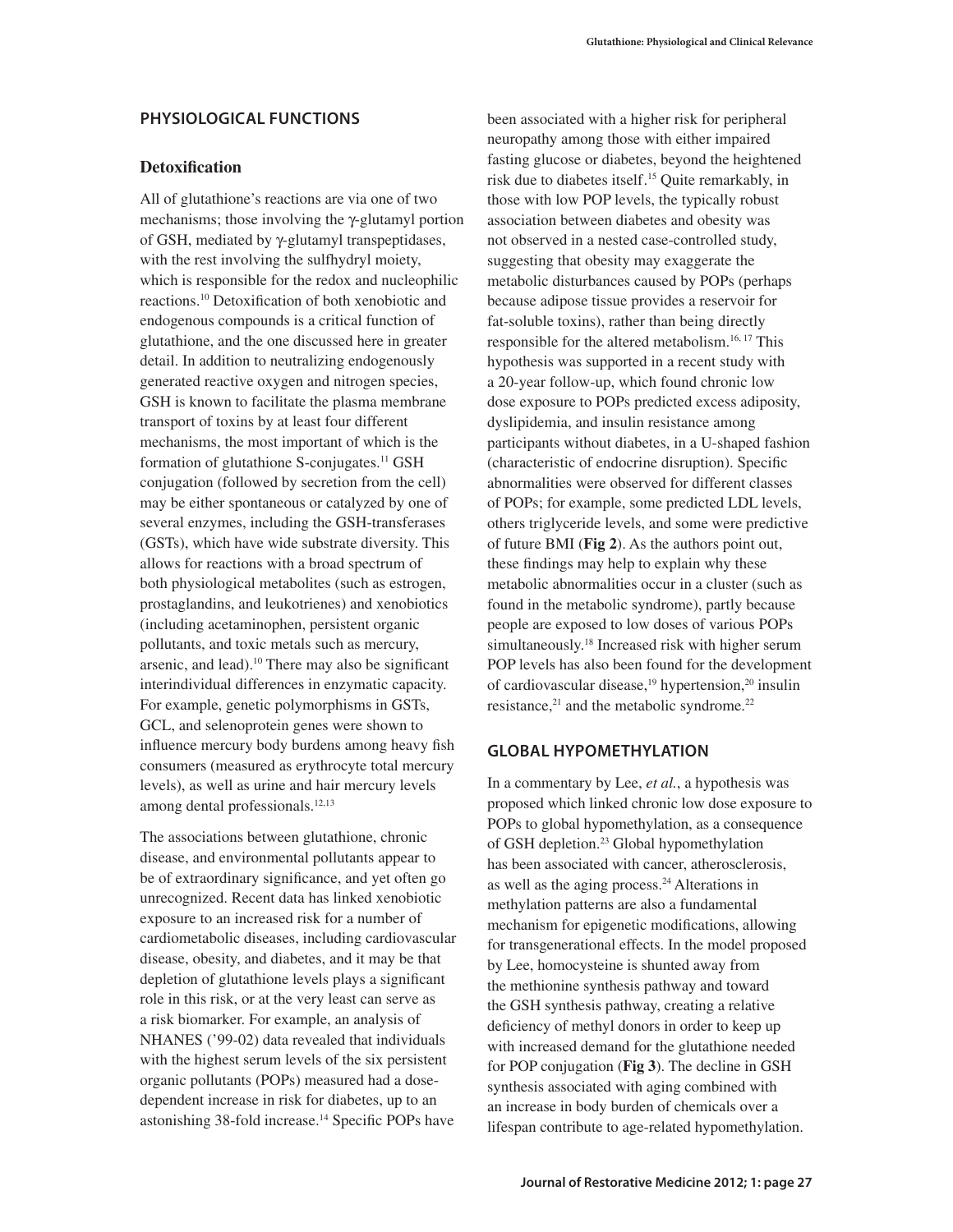This is exacerbated by nutrient deficiencies, such as folate and vitamin B12, which are necessary for generating methionine. Studies in Inuit and Korean populations have supported the link between POP exposure and global hypomethylation.<sup>25,26</sup> Interestingly, homocysteine levels have been positively associated with serum GGT, suggesting elevations in homocysteine may at least partly be due to increased shunting toward glutathione synthesis in response to increased GSH demands, though this has not been proven as of yet.<sup>27</sup>

### **GGT**

As mentioned previously, GGT is a plasma enzyme expressed mainly on the apical surface of cells, and the only enzyme capable of breaking the γ-linkage found in GSH and GS H-conjugates. After further hydrolysis, the residual amino acids are taken up by the cell's specific transporters, providing the ratelimiting cysteine through this catabolic "salvage pathway". Increases in GGT levels, therefore, are an indicator of an increased demand for glutathione



Effects of p,p'-DDE on BMI, dyslipidemia, and insulin resistance. Adjusted means of year 20 BMI, triglycerides, HDL-cholesterol, and HOMA-IR according to serum concentrations of p,p'-DDE at year 2. Adjusting variables were age, sex, race, BMI, triglycerides, and total cholesterol at year 2. Year 20 HDL-cholesterol and HOMA-IR were additionally adjusted for their baseline values at year 2 and year 7, respectively.

Lee DH, Steffes MW, Sjödin A, Jones RS, Needham LL, Jacobs DR Jr. Low dose organochlorine pesticides and polychlorinated biphenyls predict obesity, dyslipidemia, and insulin resistance among people free of diabetes. PLoS One. 2011 Jan 26;6(1):e15977. Reprinted under the terms of the Creative Commons Attribution License.

#### **Figure 2**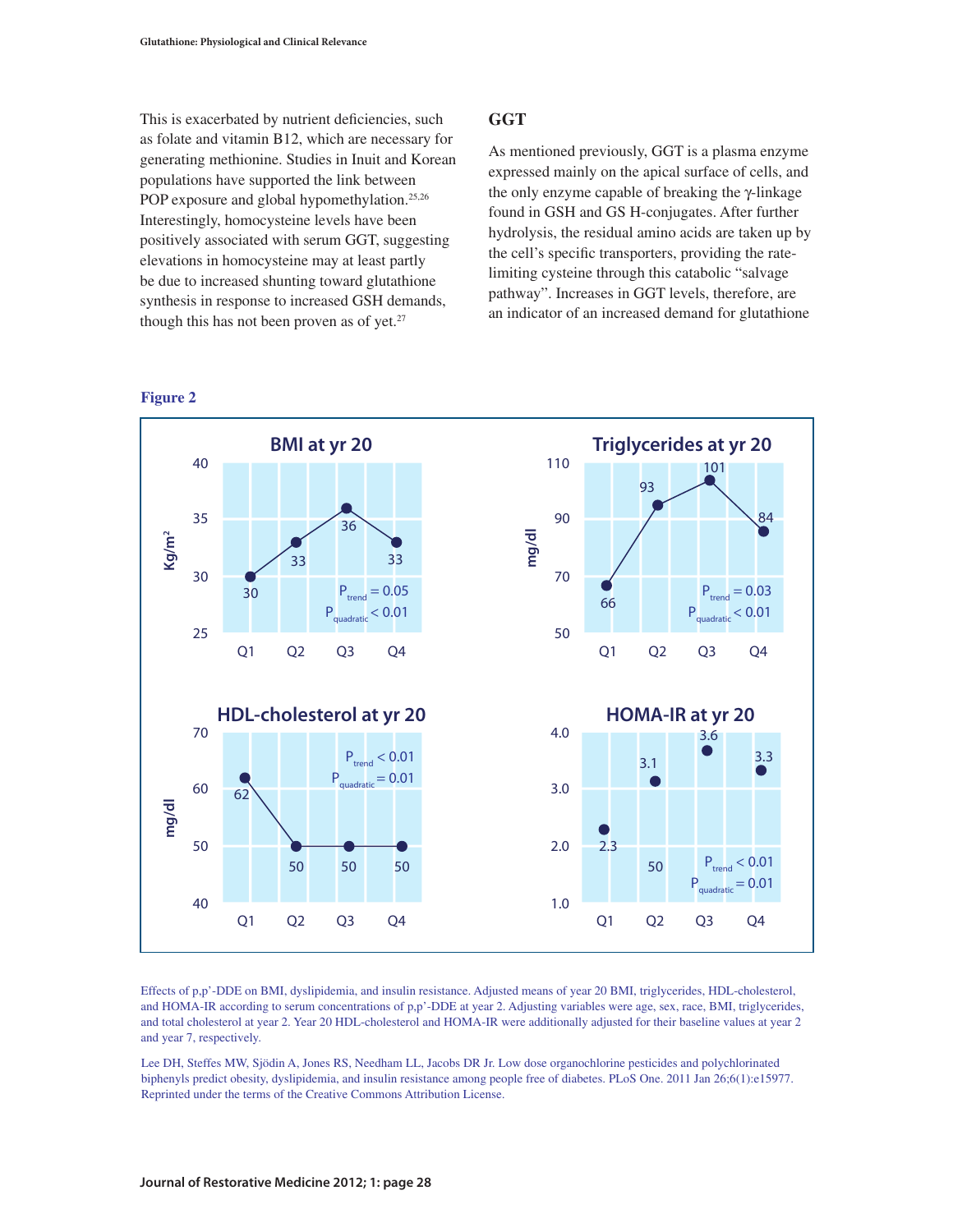synthesis, likely due to xenobiotic exposure, an association which appears to be well-supported.

For instance, a 4-year prospective study of over 4000 healthy men found that an increase in GGT was associated with an increased risk for diabetes, even while in its normal range. Men with GGT levels < 9 U/I had the lowest risk, with a dose-dependent increase in risk at higher GGT levels, as high as 26-fold in those with levels over 50 U/I. It is worth noting that even among those men with levels between 40-50 U/I, a level considered to be in the normal range, a nearly

20-fold increase in risk was found.28 This has led to the hypothesis that elevations in GGT reflect increasing xenobiotic-GSH conjugation, including POPs,<sup>29,30</sup> with preliminary evidence linking GGT levels to polycyclic aromatic hydrocarbon exposure.31 Associations between increases in GGT and the metabolic syndrome<sup>32</sup> both fatal and non-fatal coronary heart disease (CHD) events,  $33$ atherosclerosis and fatty liver,<sup>34</sup> gestational diabetes, $35$  cancer,  $36$  hypertension,  $37$  and carotid intima-media thickness<sup>38</sup> have been documented in large and well-conducted studies. Although alcohol may increase GGT levels, elevations in GGT



A hypothetical unifying mechanism linking DNA hypomethylation due to chemicals and nutrient deficiency or imbalance. Vit, vitamin. DNA methylation pattern can be disturbed because of depletion of GSH when it is chronically consumed for conjugation of chemicals and their metabolites. Under usual circumstances, metabolism of homocysteine contributes to both the methionine and GSH synthesis pathways. In the presence of chemicals such as persistent organic pollutants that deplete GSH, contribution to the methionine pathway may bokokokoookoe diminished because of greater need to synthesize GSH (numbered boxes on the right).

Lee DH, Jacobs DR Jr, Porta M. Hypothesis: a unifying mechanism for nutrition and chemicals as lifelong modulators of DNA hypomethylation. Environ Health Perspect. 2009 Dec;117(12):1799-802. Reprinted under the terms of the Creative Commons Attribution License.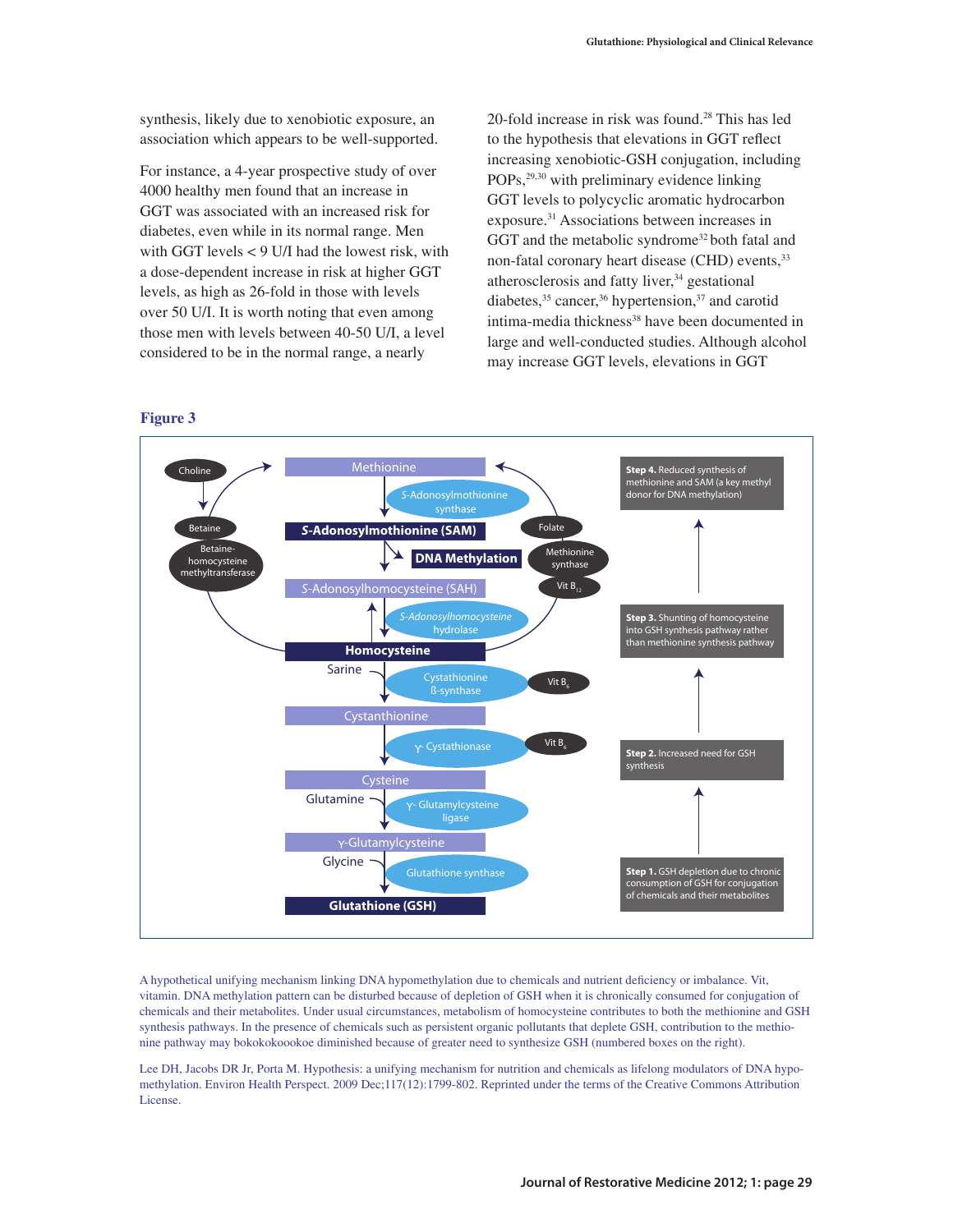increase risk independently of alcohol intake.<sup>39</sup> If conclusively proven, this may help to explain the rapid rise is diabetes and metabolic disturbances, and offer the possibility of more specifically treating the underlying dysfunctions.

### **Oxidative Stress and Cell-cycle Regulation**

As mentioned above, the GSH/GSSG ratio is an important determinant of a cell's redox potential. GSH directly scavenges diverse cellular oxidants, including superoxide anion, the hydroxyl radical, nitric oxide and carbon radicals, while GSH catalytically detoxifies hydroperoxides, peroxynitrite, and lipid peroxides by the action of GSH peroxidases (GPX) and peroxiredoxins (PXR).40 Accumulation of GSSG due to oxidative stress is directly toxic to cells, inducing apoptosis by activation of the SAPK/MAPK pathway.<sup>41</sup> Indeed, the role of GSH in apoptosis is gaining recognition as quite significant, and is mediated through several potential pathways, including the post-translational modification of proteins such as glutathionylation.40 Glutathione depletion is certainly a trigger for apoptosis, although it is unclear whether it is mitochondrial or cytosol pools of GSH that are the determining factor.<sup>42</sup> Glutathione also may modulate nitric oxide toxicity (at least in the brain), as a recent study found that GSH depletion was followed by excessive protein nitration, leading to neuronal death.<sup>43</sup>

Nuclear GSH levels also have a role in regulating cellular proliferation, and influence both telomerase activity and histone function via epigenetic control.44 Thus glutathione is perhaps uniquely positioned to not only provide cellular protection against oxidative and xenobiotic stress, but to also directly regulate cellular activity, including cell cycle control and induction of apoptosis in overly damaged cells. The recent shift in perspective from viewing oxidants as merely "damaging agents" to key signaling molecules is an important one, and one which places GSH homeostasis as a central mediator of these communications.45

#### **Mitochondrial Function**

Mitochondria contain 10-15% of total cellular glutathione, all of which is produced in the cytosol. Mitochondrial membrane fluidity partly determines this uptake. For example, increased cholesterol content of the inner mitochondrial membrane has been shown to impair GSH transport.<sup>46</sup> As mentioned previously, mitochondrial glutathione (mGSH) is critical to maintaining the redox environment within these organelles, and serves as an important antioxidant, thiol buffer, and key signaling molecule. mGSH has been shown to be essential for mitochondrial respiration, at least in part by maintaining the mitochondrial genome, *i.e.*, mtDNA, which is completely lost following GSH depletion.<sup>47</sup>

Considering that many chronic age-related diseases appear to have some degree of mitochondrial dysfunction as part of their etiology, it is notable that alterations in mGSH homeostasis may be a central factor in this dysfunction. For example, type 2 diabetes has well-documented mitochondrial oxidative stress, accompanied by depleted or oxidized GSH levels.48,49 Also, a substantial decrease in glutathione levels precedes the mitochondrial dysfunction and neuronal death found in Parkinson's disease, suggesting GSH depletion may initiate the subsequent impairment.<sup>50</sup> It also suggests that increasing GSH levels may have potential benefit toward preventing diseases associated with mitochondrial dysfunction.

### **Clinical relevance**

The list of conditions associated with impaired GSH homeostasis continues to grow, and reflects the importance and diversity of glutathione's cellular functions. The most well-known include neurodegenerative diseases (particularly Parkinson's and Alzheimer's disease), pulmonary diseases (COPD, asthma, and acute respiratory distress syndrome), cystic fibrosis, immune diseases (HIV, autoimmune disease), cardiovascular diseases (hypertension, myocardial infarction, cholesterol oxidation), as well as diseases associated with age-related oxidation (such as cataracts, macular degeneration, hearing impairment, and glaucoma),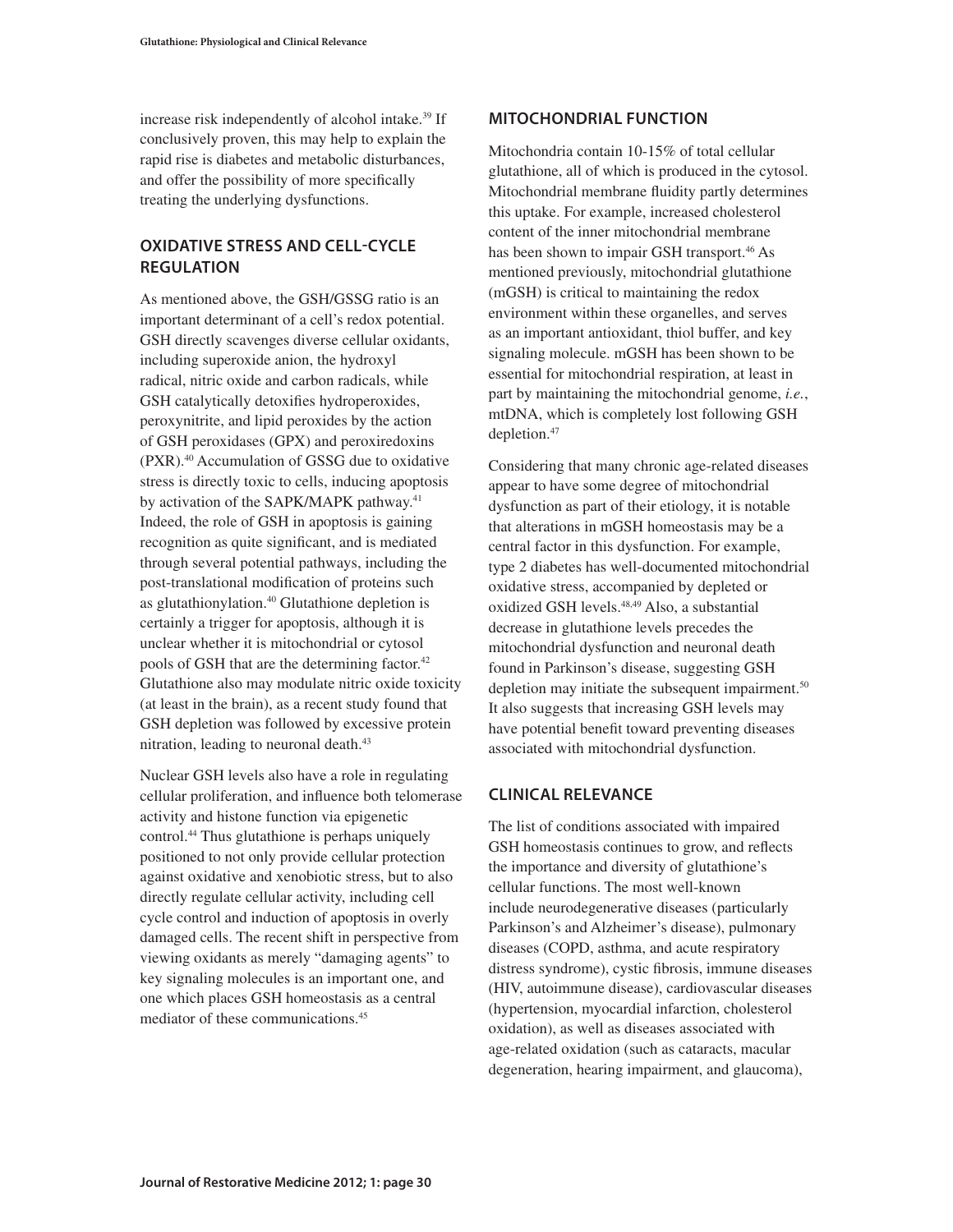decrease in GSH synthesis has been implicated as instrumental to the aging process and supplementation with glutathione precursors were shown to fully restore GSH status.<sup>51,52</sup> Furthermore, GSH status has been found to parallel telomerase activity, an important indicator of lifespan.53 Finally, although adequate glutathione is an important defense against numerous carcinogens, several cancer types have been shown to have elevated GSH levels, making them more resistant to both apoptosis and chemotherapy/radiation.4 Thus although therapies which enhance glutathione synthesis (such as N-acetylcysteine) may protect against chemotherapy related toxicities, they may also be contraindicated during treatment for specific cancer cell lines.

Evidence that glutathione is involved in the metabolic disturbances which underlie diabetes, obesity, insulin resistance, and the metabolic syndrome continues to grow as well. In addition to the relevance of POP conjugation cited previously, hyperglycemia and hyperinsulinemia appear to directly inhibit glutathione synthesis (GCL), and the increased production of reactive oxygen species which accompanies diabetes further depletes GSH levels.54,55 Increased consumption of NADPH may also impair glutathione reductase activity56. Evidence from type 1 diabetes also points to an increase in GSH utilization, which in itself was associated with poorer glucose control.57 The "perfect storm" of obesity, oxidative stress, inflammation, adipocyte dysfunction, and the related metabolic abnormalities may also be linked by glutathione depletion. Decreased GSH levels have been shown to activate NF-kB, further impairing mitochondrial function and creating a vicious cycle.58,59 Lastly, athletic performance may also be influenced by glutathione status, as muscle activity increases reactive oxygen and nitrogen species, utilizing GSH in the process. Muscle fatigue has been shown to be delayed by the use of N-acetylcysteine (NAC), which supports glutathione synthesis.60,61

## **Therapeutic Interventions**

## **Clinical Examples and Therapeutic Forms**

### **N-acetylcysteine (NAC)**

Improving cellular glutathione status remains a clinical challenge, though interventions which enhance glutathione synthesis have for the most part been successful, most notably N-acetylcysteine (NAC). As cited above, the amino acid cysteine is a rate-limiting factor for GSH synthesis, and a variety of both clinical trials and *in-vitro/in-vivo* data suggest that supplying cysteine as NAC is an effective strategy for enhancing GSH production and intracellular cysteine.<sup>62</sup> Intravenous NAC has been utilized for some time to treat acetaminophen and non-acetaminophen induced acute liver failure by restoring the concentration of GSH, and has been found to be safe and effective.<sup>63</sup> It has also been used successfully for the treatment of acute respiratory distress syndrome at a dose of 150mg/kg on day one followed by 50mg/kg for 3 days, with efficacy in part determined by GST polymorphisms.64,65 Although some trials have not found benefit.<sup>66</sup> considerable evidence suggests it also provides renal protection when given intravenously prior to coronary angiography.67 In patients undergoing coronary artery bypass and/ or valvular surgery, intravenous NAC was shown to reduce the incidence of post-operative atrial fibrillation.68 It was also shown to attenuate fatigue in endurance athletes in a small placebo-controlled trial.<sup>69</sup>

Yet its use is not limited to intravenous infusions, as oral NAC has also shown to be effective for increasing glutathione levels and markers of thiol status.70 For example, in a randomized doubleblinded trial, NAC (600mg twice per day) given with L-arginine (1200mg per day) to diabetic men with hypertension lowered blood pressure, and improved many markers of endothelial function and inflammation, including C-reactive protein, fibrinogen, and LDL-cholesterol.<sup>71</sup> NAC dosed at 1g twice per day was shown to significantly improve depression in patients with bipolar disorder,<sup>72</sup> with 1.2g per day improving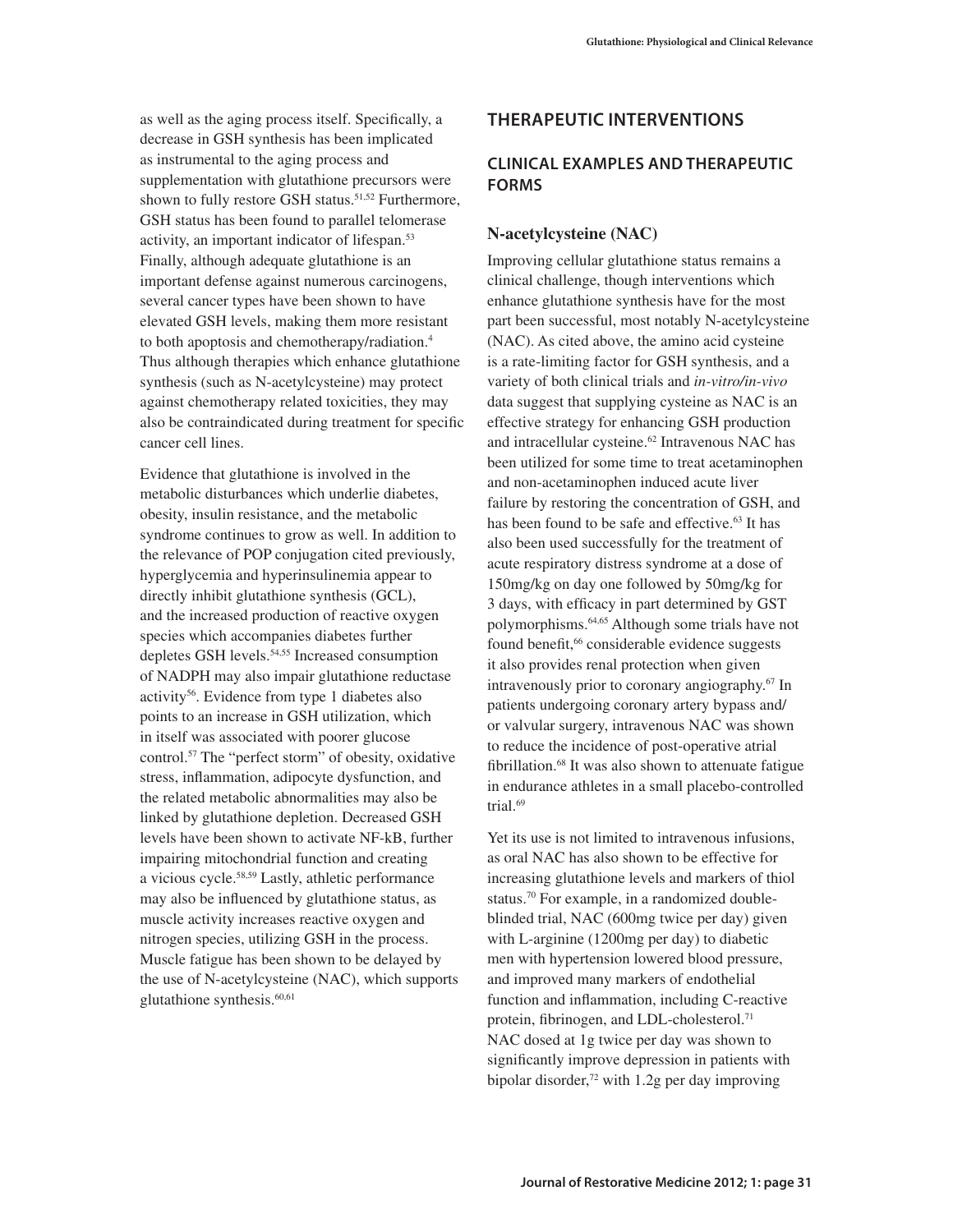physical performance among COPD patients in a randomized trial.73 A previous meta-analysis of NAC use in COPD found that it reduced the occurrence of exacerbations by roughly half over the treatment period, an effect somewhat attenuated by simultaneous steroid use, but not active smoking.<sup>74</sup> Men with idiopathic infertility given 600mg per day had improvement in several semen parameters as well as plasma antioxidant status.<sup>75</sup> A small pilot study of women within 5 years of menopause given 2g NAC per day suggests it may reduce bone resorption, warranting larger trials.<sup>76</sup>

The ability of NAC to cross the blood brain barrier has been questioned, an important consideration for use in neurodegenerative diseases. Cysteinylglycine or γ-glutamylcysteine have been proposed as possible alternatives.77 In a trial of adolescents with poorly controlled type 1 diabetes, a dose of 30- 45mg/kg/day NAC failed to correct several markers of glutathione status, suggesting either a higher dose or alternative therapies may be indicated in this population.78 A recent study of patients with poorly controlled type 2 diabetes found that dietary supplementation of the amino acids cysteine and glycine, markers of glutathione synthesis and plasma oxidative stress were both improved.79 As mentioned previously, these same amino acids given to elderly individuals also fully restored glutathione synthesis.

### **Glutathione**

A number of trials have been done utilizing glutathione in various forms, with mixed efficacy. Intravenous (IV) glutathione is limited by an extremely short half-life in the plasma, and it cannot cross cell membranes intact, but must be broken down and resynthesized within the cell. Nonetheless, two IV studies have been published related to Parkinson's disease, one open-label which found significant improvement and a slowing of the disease, and one randomized and doubleblinded which found only mild symptomatic

improvement.<sup>80,81</sup> In patients with peripheral artery disease, IV glutathione was shown to improve pain-free walking distance and several markers of macro- and microcirculation in a randomized and double-blinded trial.82 A recent trial comparing IV glutathione to IV N-acetylcysteine found the former to be more effective in preventing contrast-induced nephropathy.83

Because oral glutathione is poorly absorbed and rapidly degraded in the gut, it is not often used in clinical trials. The use of nebulized GSH was used in a small but randomized pilot trial of patients cystic fibrosis, and found to improve several clinical indicators, such as peak flow.84 Children with chronic otitis media with effusion given glutathione as a nasal aerosol had improvement in 67% of patients, versus only 8% of controls.<sup>85</sup> A small study of children with autism spectrum disorders found that both oral lipoceutical and transdermal glutathione had some efficacy in improving plasma reduced glutathione levels.<sup>86</sup>

#### **Additional Therapies and Concerns**

A number of additional therapies have been shown to either modulate GSH status or glutathionerelated enzymes, though lack extensive research. Both exercise and dietary interventions have been shown to increase GSH levels, particularly moderate exercise (versus vigorous exercise) and consumption of cruciferous vegetables.<sup>87-89</sup> Additional therapies include resveratrol,<sup>90</sup> selenium, <sup>91</sup> whey protein, <sup>92, 93</sup> lipoic acid, <sup>94, 95</sup> pycnogenol,  $96$  spirulina,  $97$  silymarin,  $98$  and sulforaphane.<sup>99</sup>

#### **Conclusion**

Glutathione continues to be a critical aspect of cellular function, perhaps now more than ever in an age of ubiquitous environmental insults. Its physiological relevance is well-established, not only as a potent antioxidant and thiol source, but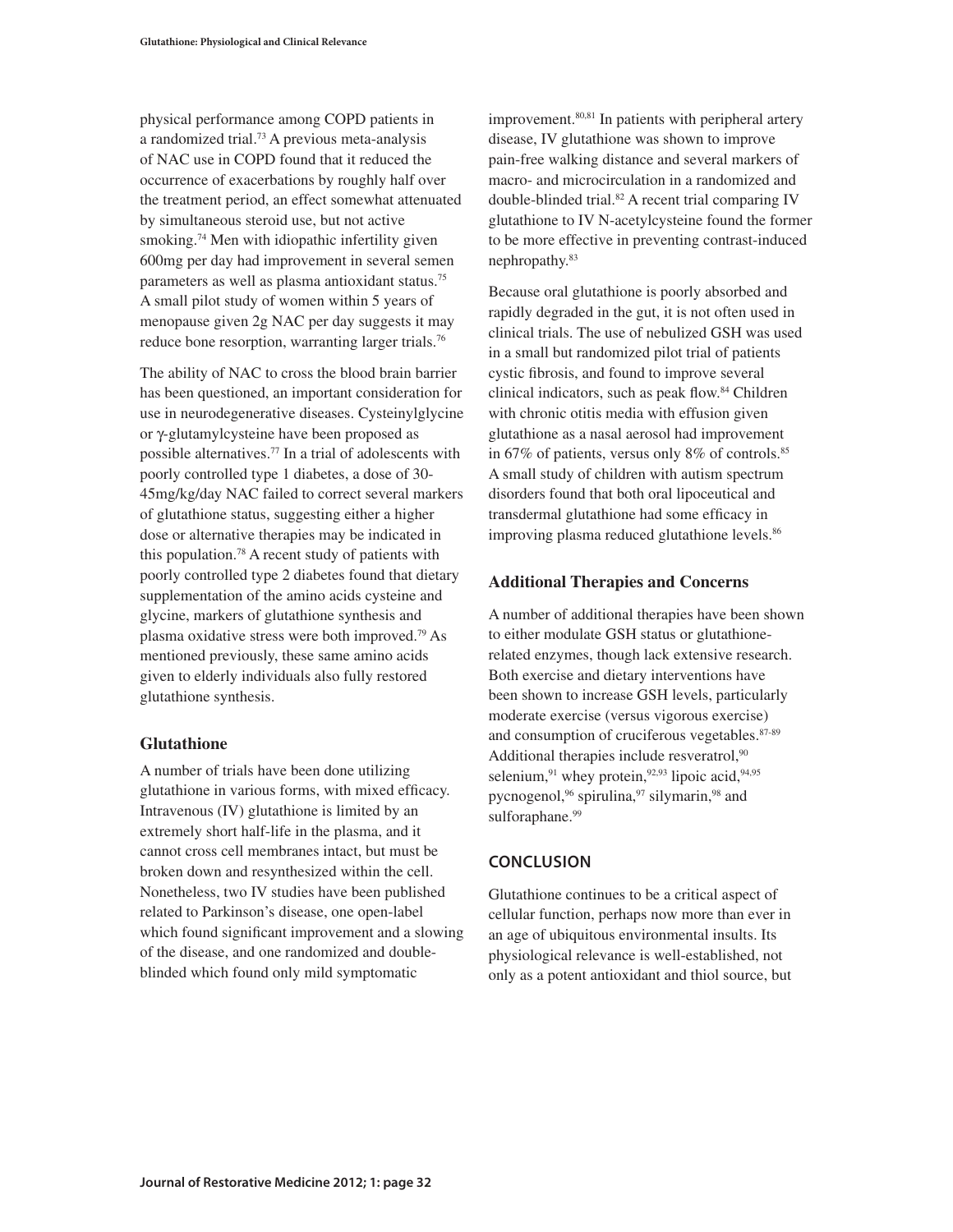as a regulator of a myriad of cellular functions, as a detoxifier of numerous endogenous and exogenous toxins, as a key modulator of cellular signaling and proliferation, and as a vital aspect of mitochondrial function. Its clinical relevance extends not only to diseases with known oxidative stress or glutathione deficiencies, but to many of today's chronic diseases, as well as the aging process itself. As research gains traction documenting the harmful effects of xenobiotics such as persistent organic pollutants and toxic metals, and their role

## **REFERENCES**

- 1. Pastore A, Federici G, Bertini E, Piemonte F. Analysis of glutathione: implication in redox and detoxification. C*lin Chim Acta.* 2003 Jul 1;333(1):19-39.
- 2. Ayer A, Tan SX, Grant CM, Meyer AJ, Dawes IW, Perrone GG. The critical role of glutathione in maintenance of the mitochondrial genome. *Free Radic Biol Med.* 2010 Dec 15;49(12):1956-68.
- 3. Lee DH, Jacobs DR Jr, Porta M. Hypothesis: a unifying mechanism for nutrition and chemicals as lifelong modulators of DNA hypomethylation. *Environ Health Perspect.* 2009 Dec;117(12):1799-802.
- 4. Ballatori N, Krance SM, Notenboom S, Shi S, Tieu K, Hammond CL. Glutathione dysregulation and the etiology and progression of human diseases. *Biol Chem.* 2009 Mar;390(3):191-214.
- 5. Bindoli A, Fukuto JM, Forman HJ. Thiol chemistry in peroxidase catalysis and redox signaling. *Antioxid Redox Signal.* 2008 Sep;10(9):1549-64.
- 6. Forman HJ, Zhang H, Rinna A. Glutathione: overview of its protective roles, measurement, and biosynthesis. *Mol Aspects Med.* 2009 Feb-Apr;30(1-2):1-12
- 7. Diaz Vivancos P, Wolff T, Markovic J, Pallardó FV, Foyer CH. A nuclear glutathione cycle within the cell cycle. *Biochem J.* 2010 Oct 15;431(2):169-78.
- 8. Biswas SK, Rahman I. Environmental toxicity, redox signaling and lung inflammation: the role of glutathione. *Mol Aspects Med.* 2009 Feb-Apr;30(1-2):60-76.
- 9. Townsend DM, Tew KD, Tapiero H. The importance of glutathione in human disease. *Biomed Pharmacother.* 2003 May-Jun;57(3-4):145-55.
- 10. Franco R, Schoneveld OJ, Pappa A, Panayiotidis MI. The central role of glutathione in the pathophysiology of human diseases. *Arch Physiol Biochem.* 2007 Oct-Dec;113(4-5):234-58.
- 11. Ballatori N, Krance SM, Marchan R, Hammond CL. Plasma membrane glutathione transporters and their roles in cell physiology and pathophysiology. *Mol Aspects Med.* 2009 Feb-Apr;30(1-2):13-28.

in causing the metabolic dysfunctions so prevalent today, optimal glutathione status appears to be an essential determinant of health.

### **DISCLOSURE OF INTERESTS**

Dr. J.E. Pizzorno reports personal fees from Bioclinic Naturals for dietary supplements, outside the submitted work. Dr. Katzinger has nothing to disclose.

- 12. Schläwicke Engström K, Strömberg U, Lundh T, Johansson I, Vessby B, Hallmans G, Skerfving S, Broberg K. Genetic variation in glutathione-related genes and body burden of methylmercury. *Environ Health Perspect.* 2008 Jun;116(6):734-9.
- 13. Goodrich JM, Wang Y, Gillespie B, Werner R, Franzblau A, Basu N. Glutathione enzyme and selenoprotein polymorphisms associate with mercury biomarker levels in Michigan dental professionals. *Toxicol Appl Pharmacol.* 2011 Dec 1;257(2):301-8.
- 14. Lee DH, Lee IK, Song K, Steffes M, Toscano W, Baker BA, Jacobs DR Jr. A strong dose-response relation between serum concentrations of persistent organic pollutants and diabetes: results from the National Health and Examination Survey 1999-2002. *Diabetes Care.* 2006 Jul;29(7):1638-44.
- 15. Lee DH, Jacobs DR Jr, Steffes M. Association of organochlorine pesticides with peripheral neuropathy in patients with diabetes or impaired fasting glucose. *Diabetes.* 2008 Nov;57(11):3108-11.
- 16. Lee DH, Steffes MW, Sjödin A, Jones RS, Needham LL, Jacobs DR Jr. Low dose of some persistent organic pollutants predicts type 2 diabetes: a nested case-control study. *Environ Health Perspect.* 2010 Sep;118(9):1235- 42.
- 17. Carpenter DO. Environmental contaminants as risk factors for developing diabetes. *Rev Environ Health.* 2008 Jan-Mar;23(1):59-74.
- 18. Lee DH, Steffes MW, Sjödin A, Jones RS, Needham LL, Jacobs DR Jr. Low dose organochlorine pesticides and polychlorinated biphenyls predict obesity, dyslipidemia, and insulin resistance among people free of diabetes. *PLoS One.* 2011 Jan 26;6(1):e15977.
- 19. Ha MH, Lee DH, Jacobs DR. Association between serum concentrations of persistent organic pollutants and self-reported cardiovascular disease prevalence: results from the National Health and Nutrition Examination Survey, 1999-2002. *Environ Health Perspect.* 2007 Aug;115(8):1204-9.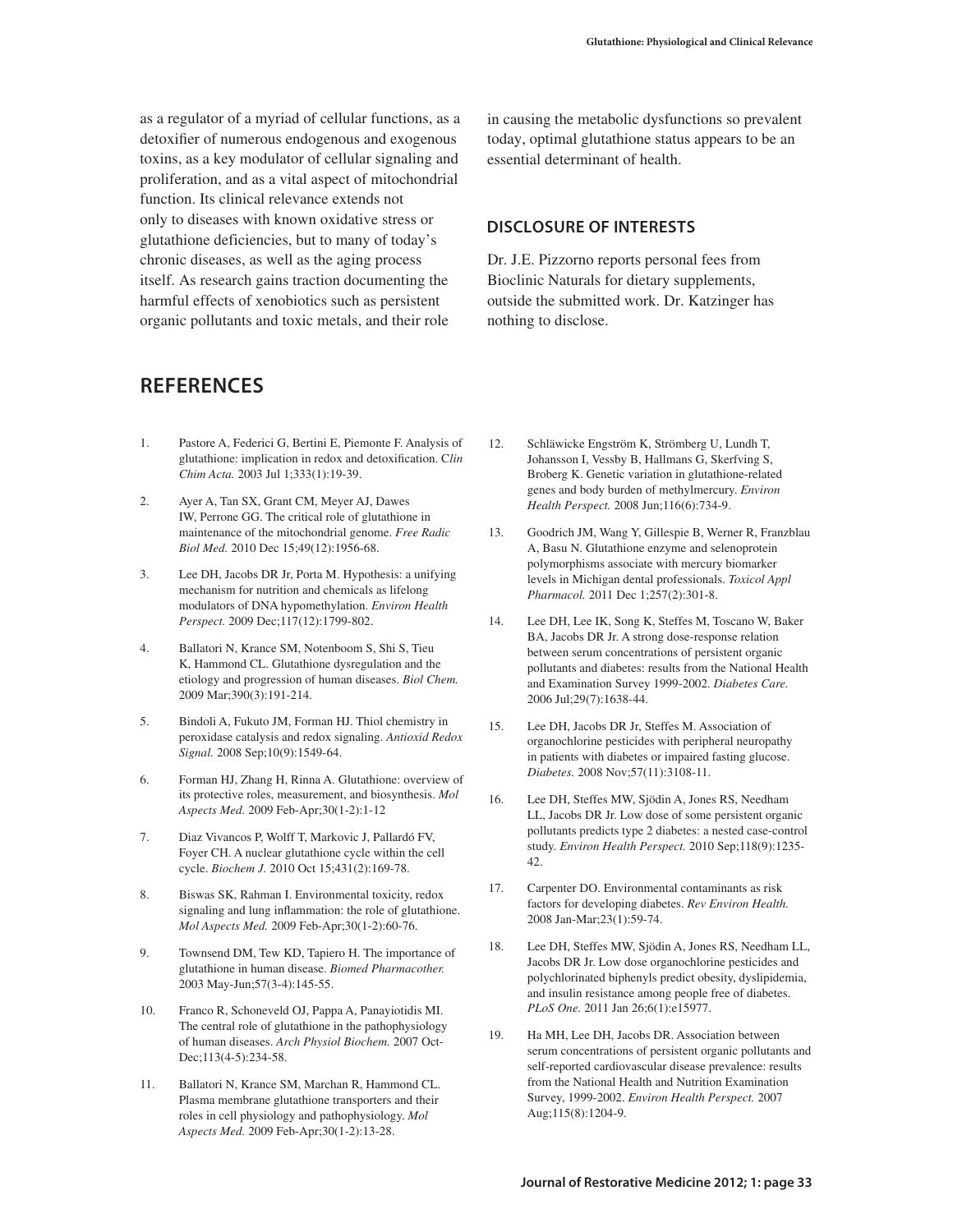- 20. Ha MH, Lee DH, Son HK, Park SK, Jacobs DR Jr. Association between serum concentrations of persistent organic pollutants and prevalence of newly diagnosed hypertension: results from the National Health and Nutrition Examination Survey 1999-2002. *J Hum Hypertens.* 2009 Apr;23(4):274-86.
- 21. Lee DH, Lee IK, Jin SH, Steffes M, Jacobs DR Jr. Association between serum concentrations of persistent organic pollutants and insulin resistance among nondiabetic adults: results from the National Health and Nutrition Examination Survey 1999-2002. *Diabetes Care.* 2007 Mar;30(3):622-8
- 22. Lee DH, Lee IK, Porta M, Steffes M, Jacobs DR Jr. Relationship between serum concentrations of persistent organic pollutants and the prevalence of metabolic syndrome among non-diabetic adults: results from the National Health and Nutrition Examination Survey 1999-2002. *Diabetologia.* 2007 Sep;50(9):1841-51
- 23. Lee DH, Jacobs DR Jr, Porta M. Hypothesis: a unifying mechanism for nutrition and chemicals as lifelong modulators of DNA hypomethylation. *Environ Health Perspect.* 2009 Dec;117(12):1799-802.
- 24. Wilson AS, Power BE, Molloy PL. DNA hypomethylation and human diseases. *Biochim Biophys Acta.* 2007 Jan;1775(1):138-62.
- 25. Kim KY, Kim DS, Lee SK, Lee IK, Kang JH, Chang YS, Jacobs DR, Steffes M, Lee DH. Association of low-dose exposure to persistent organic pollutants with global DNA hypomethylation in healthy Koreans. *Environ Health Perspect.* 2010 Mar;118(3):370-4.
- 26. Rusiecki JA, Baccarelli A, Bollati V, Tarantini L, Moore LE, Bonefeld-Jorgensen EC. Global DNA hypomethylation is associated with high serumpersistent organic pollutants in Greenlandic Inuit. *Environ Health Perspect.* 2008 Nov;116(11):1547-52
- 27. Lippi G, Salvagno GL, Targher G, Montagnana M, Guidi GC. Plasma gamma-glutamyl transferase activity predicts homocysteine concentration in a large cohort of unselected outpatients. *Intern Med.* 2008;47(8):705-7.
- 28. Lee DH, Ha MH, Kim JH, Christiani DC, Gross MD, Steffes M, Blomhoff R, Jacobs DR Jr. Gammaglutamyltransferase and diabetes--a 4 year follow-up study. *Diabetologia.* 2003 Mar;46(3):359-64.
- 29. Lee DH, Steffes MW, Jacobs DR Jr. Can persistent organic pollutants explain the association between serum gamma-glutamyltransferase and type 2 diabetes? *Diabetologia*. 2008 Mar;51(3):402-7.
- 30. Lee DH, Jacobs DR Jr. Is serum gammaglutamyltransferase a marker of exposure to various environmental pollutants? *Free Radic Res.* 2009 Jun;43(6):533-7.
- 31. Lee DH, Jacobs DR. Is serum gammaglutamyltransferase an exposure marker of xenobiotics? Empirical evidence with polycylic aromatic hydrocarbon. *Clin Chem Lab Med*. 2009;47(7):860-2.
- 32. Jo SK, Lee WY, Rhee EJ, Won JC, Jung CH, Park CY, Oh KW, Park SW, Kim SW. Serum gamma-glutamyl transferase activity predicts future development of metabolic syndrome defined by 2 different criteria. *Clin Chim Acta.* 2009 May;403(1-2):234-40.
- 33. Lee DH, Silventoinen K, Hu G, Jacobs DR Jr, Jousilahti P, Sundvall J, Tuomilehto J. Serum gammaglutamyltransferase predicts non-fatal myocardial infarction and fatal coronary heart disease among 28,838 middle-aged men and women. *Eur Heart J*  2006;27:2170–6
- 34. Kozakova M, Palombo C, Paterni M, Dekker J, Flyvbjerg A, Mitrakou A, Gastaldelli A, Ferrannini E; The RISC Investigators. Fatty liver index, gammaglutamyltransferase and early carotid plaques. *Hepatology.* 2012 Feb 15. doi: 10.1002/hep.25555.
- 35. Alanbay I, Coksuer H, Ercan M, Keskin U, Karasahin E, Ozturk M, Tapan S, Ozturk O, Kurt I, Ergun A. Can serum gamma-glutamyltransferase levels be useful at diagnosing gestational diabetes mellitus? *Gynecol Endocrinol.* 2012 Mar;28(3):208-11.
- 36. Van Hemelrijck M, Jassem W, Walldius G, Fentiman IS, Hammar N, Lambe M, Garmo H, Jungner I, Holmberg L. Gamma-glutamyltransferase and risk of cancer in a cohort of 545,460 persons - the Swedish AMORIS study. *Eur J Cancer.* 2011 Sep;47(13):2033-41.
- 37. Lee DH, Jacobs DR Jr, Gross M, Kiefe CI, Roseman J, Lewis CE, Steffes M. Gamma-glutamyltransferase is a predictor of incident diabetes and hypertension: the Coronary Artery Risk Development in Young Adults (CARDIA) *Study. Clin Chem.* 2003 Aug;49(8):1358-66.
- 38. Eroglu S, Sade LE, Polat E, Bozbas H, Ulus T, Muderrisoglu H. Association between serum gammaglutamyltransferase activity and carotid intima-media thickness. *Angiology.* 2011 Feb;62(2):107-10.
- 39. Fraser A, Harris R, Sattar N, Ebrahim S, Smith GD, Lawlor DA. Gamma-glutamyltransferase is associated with incident vascular events independently of alcohol intake: analysis of the British Women's Heart and Health Study and Meta-Analysis. *Arterioscler Thromb Vasc Biol.* 2007 Dec;27(12):2729-35.
- 40. Franco R, Cidlowski JA. Apoptosis and glutathione: beyond an antioxidant. *Cell Death Differ.* 2009 Oct;16(10):1303-14.
- 41. Filomeni G, Aquilano K, Civitareale P, Rotilio G, Ciriolo MR. Activation of c-Jun-N-terminal kinase is required for apoptosis triggered by glutathione disulfide in neuroblastoma cells. *Free Radic Biol Med* 2005; 39: 345–354
- 42. Marí M, Morales A, Colell A, García-Ruiz C, Fernández-Checa JC. Mitochondrial glutathione, a key survival antioxidant. *Antioxid Redox Signal.* 2009 Nov;11(11):2685-700.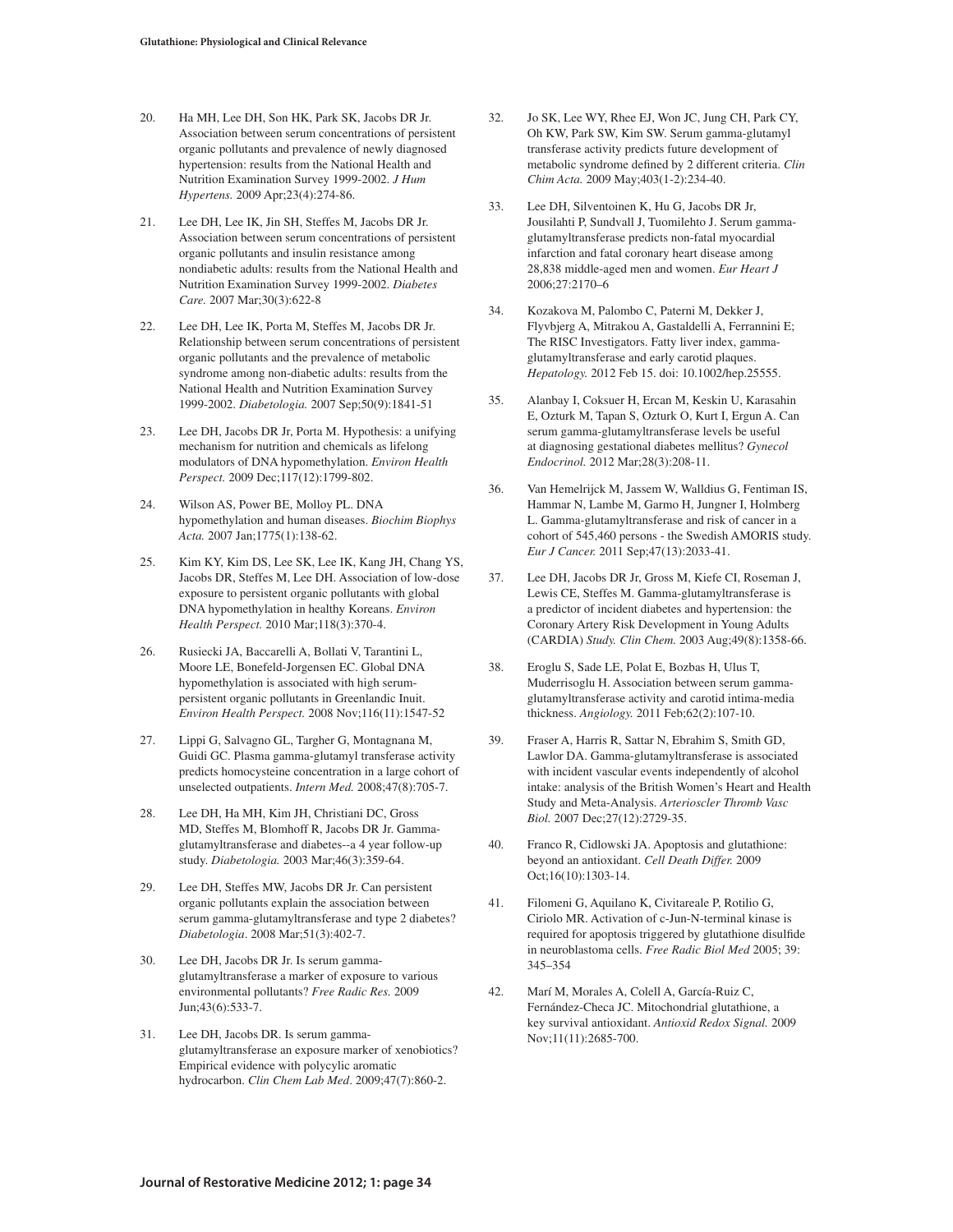- 43. Aquilano K, Baldelli S, Ciriolo MR. Glutathione is a crucial guardian of protein integrity in the brain upon nitric oxide imbalance. *Commun Integr Biol.* 2011 Jul;4(4):477-9.
- 44. Pallardó FV, Markovic J, García JL, Viña J. Role of nuclear glutathione as a key regulator of cell proliferation. *Mol Aspects Med.* 2009 Feb-Apr;30(1-2):77-85.
- 45. Diaz Vivancos P, Wolff T, Markovic J, Pallardó FV, Foyer CH. A nuclear glutathione cycle within the cell cycle. *Biochem J.* 2010 Oct 15;431(2):169-78.
- 46. Kulinsky VI & Kolesnichenko LS. Mitochondrial glutathione. *Biochemistry* (Mosc). 2007 72, 698–701.
- 47. Ayer A, Tan SX, Grant CM, Meyer AJ, Dawes IW, Perrone GG. The critical role of glutathione in maintenance of the mitochondrial genome. *Free Radic Biol Med.* 2010 Dec 15;49(12):1956-68.
- 48. D.L. Santos, C.M. Palmeira, R. Seiça, J. Dias, J. Mesquita, A.J. Moreno, M.S. Santos. Diabetes and mitochondrial oxidative stress: a study using heart mitochondria from the diabetic Goto-Kakizaki rat. *Mol. Cell. Biochem.,* 246 (2003), pp. 163–170
- 49. R. Mastrocola, F. Restivo, I. Vercellinatto, O. Danni, E. Brignardello, M. Aragno, G. Boccuzzi. Oxidative and nitrosative stress in brain mitochondria of diabetic rats. *J. Endocrinol.,* 187 (2005), pp. 37–44
- 50. Merad-Boudia M, Nicole A, Santiard-Baron D, Saillé C, Ceballos-Picot I. Mitochondrial impairment as an early event in the process of apoptosis induced by glutathione depletion in neuronal cells: relevance to Parkinson's disease. *Biochem Pharmacol.* 1998 Sep 1;56(5):645-55.
- 51. Rebrin I, Sohal RS. Pro-oxidant shift in glutathione redox state during aging. *Adv Drug Deliv Rev.* 2008 Oct-Nov;60(13-14):1545-52.
- 52. Sekhar RV, Patel SG, Guthikonda AP, Reid M, Balasubramanyam A, Taffet GE, Jahoor F. Deficient synthesis of glutathione underlies oxidative stress in aging and can be corrected by dietary cysteine and glycine supplementation. *Am J Clin Nutr.* 2011 Sep;94(3):847-53.
- 53. Borrás C, Esteve JM, Viña JR, Sastre J, Viña J, Pallardó FV. Glutathione regulates telomerase activity in 3T3 fibroblasts. *J Biol Chem.* 2004 Aug 13;279(33):34332-5.
- 54. Catherwood, M.A., Powell, L.A., Anderson, P., McMaster, D., Sharpe, P.C., and Trimble, E.R. (2002). Glucose-induced oxidative stress in mesangial cells. Kidney Int. 61, 599–608.
- 55. Urata, Y., Yamamoto, H., Goto, S., Tsushima, H., Akazawa, S.,Yamashita, S., Nagataki, S., and Kondo, T. (1996). Long exposure to high glucose concentration impairs the responsive expression of g-glutamylcysteine synthetase by interleukin-1b and tumor necrosis factor-a in mouse endothelial cells. *J. Biol. Chem*. 271, 15146–15152.
- 56. Brownlee, M. (2001). Biochemistry and molecular cell biology of diabetic complications. *Nature* 414, 813–820.
- 57. Darmaun D, Smith SD, Sweeten S, Sager BK, Welch S, Mauras N. Evidence for accelerated rates of glutathione utilization and glutathione depletion in adolescents with poorly controlled type 1 diabetes. *Diabetes.* 2005 Jan;54(1):190-6.
- 58. de Ferranti S, Mozaffarian D. The perfect storm: obesity, adipocyte dysfunction, and metabolic consequences. *Clin Chem.* 2008 Jun;54(6):945-55.
- 59. Codoñer-Franch P, Valls-Bellés V, Arilla-Codoñer A, Alonso-Iglesias E. Oxidant mechanisms in childhood obesity: the link between inflammation and oxidative stress. *Transl Res.* 2011 Dec;158(6):369-84. doi: 10.1016/j.trsl.2011.08.004.
- 60. Ferreira LF, Reid MB. Muscle-derived ROS and thiol regulation in muscle fatigue. *J Appl Physiol.* 2008 Mar;104(3):853-60.
- 61. Medved I, Brown MJ, Bjorksten AR, Murphy KT, Petersen AC, Sostaric S, Gong X, McKenna MJ. N-acetylcysteine enhances muscle cysteine and glutathione availability and attenuates fatigue during prolonged exercise in endurance-trained individuals. *J Appl Physiol.* 2004 Oct;97(4):1477-85.
- 62. Dodd S, Dean O, Copolov DL, Malhi GS, Berk M. N-acetylcysteine for antioxidant therapy: pharmacology and clinical utility. *Expert Opin Biol Ther.* 2008 Dec;8(12):1955-62.
- 63. Kortsalioudaki C, Taylor RM, Cheeseman P, Bansal S, Mieli-Vergani G, Dhawan A. Safety and efficacy of N-acetylcysteine in children with non-acetaminopheninduced acute liver failure. *Liver Transpl.* 2008 Jan;14(1):25-30.
- 64. Soltan-Sharifi MS, Mojtahedzadeh M, Najafi A, Reza Khajavi M, Reza Rouini M, Moradi M, Mohammadirad A, Abdollahi M. Improvement by N-acetylcysteine of acute respiratory distress syndrome through increasing intracellular glutathione, and extracellular thiol molecules and anti-oxidant power: evidence for underlying toxicological mechanisms. *Hum Exp Toxicol.* 2007 Sep;26(9):697-703.
- 65. Moradi M, Mojtahedzadeh M, Mandegari A, Soltan-Sharifi MS, Najafi A, Khajavi MR, Hajibabayee M, Ghahremani MH. The role of glutathione-S-transferase polymorphisms on clinical outcome of ALI/ARDS patient treated with N-acetylcysteine. *Respir Med.* 2009 Mar;103(3):434-41.
- 66. ACT Investigators. Acetylcysteine for prevention of renal outcomes in patients undergoing coronary and peripheral vascular angiography: main results from the randomized Acetylcysteine for Contrast-induced nephropathy Trial (ACT). *Circulation.* 2011 Sep 13;124(11):1250-9.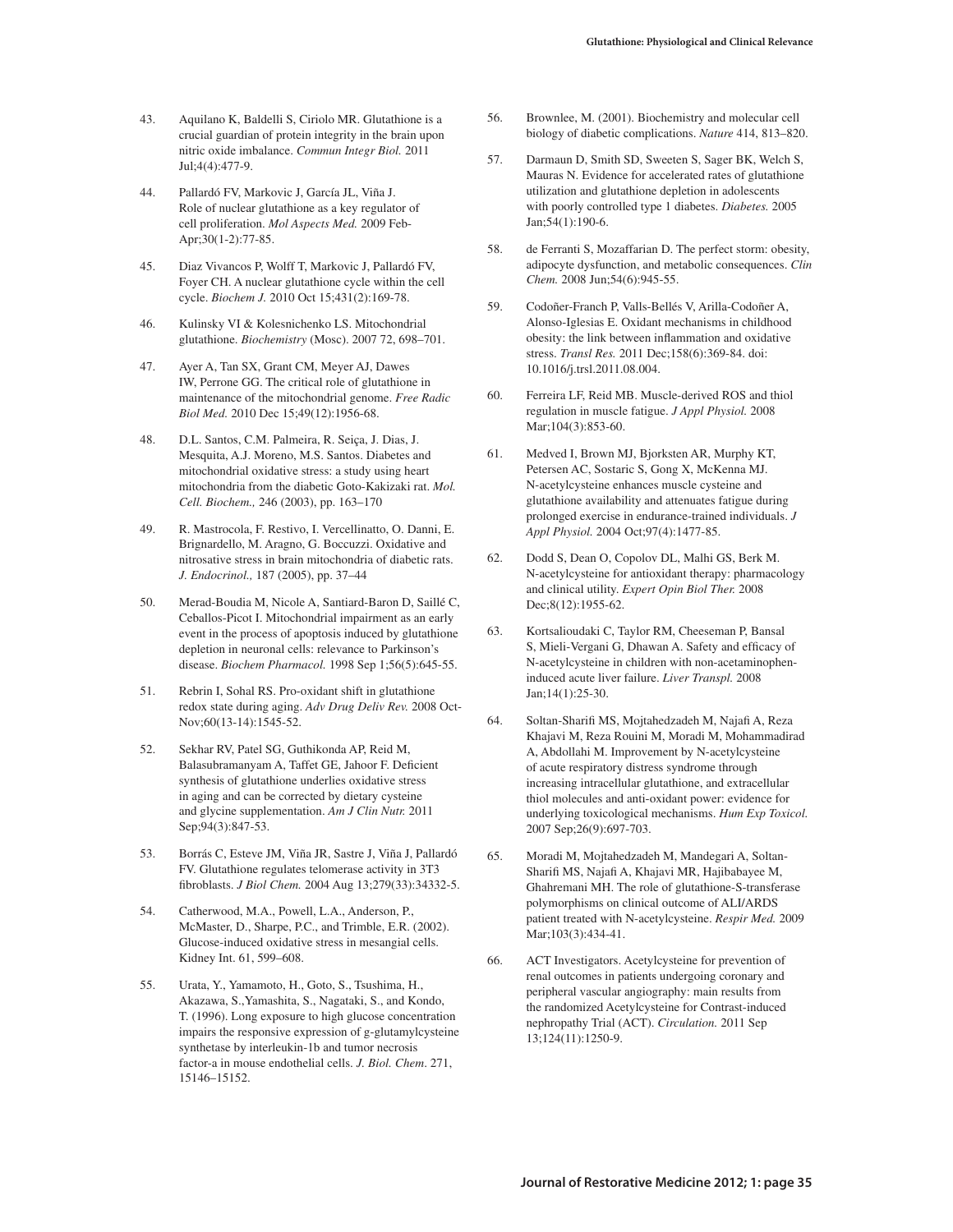- 67. Kim BJ, Sung KC, Kim BS, Kang JH, Lee KB, Kim H, Lee MH. Effect of N-acetylcysteine on cystatin C-based renal function after elective coronary angiography (ENABLE Study): a prospective, randomized trial. *Int J Cardiol.* 2010 Feb 4;138(3):239-45
- 68. Ozaydin M, Peker O, Erdogan D, Kapan S, Turker Y, Varol E, Ozguner F, Dogan A, Ibrisim E. N-acetylcysteine for the prevention of postoperative atrial fibrillation: a prospective, randomized, placebocontrolled pilot study. *Eur Heart J.* 2008 Mar;29(5):625- 31.
- 69. Medved I, Brown MJ, Bjorksten AR, Murphy KT, Petersen AC, Sostaric S, Gong X, McKenna MJ. N-acetylcysteine enhances muscle cysteine and glutathione availability and attenuates fatigue during prolonged exercise in endurance-trained individuals. *J Appl Physiol.* 2004 Oct;97(4):1477-85.
- 70. Ferreira LF, Campbell KS, Reid MB. N-acetylcysteine in handgrip exercise: plasma thiols and adverse reactions. *Int J Sport Nutr Exerc Metab*. 2011 Apr;21(2):146-54.
- 71. Martina V, Masha A, Gigliardi VR, Brocato L, Manzato E, Berchio A, Massarenti P, Settanni F, Della Casa L, Bergamini S, Iannone A. Long-term N-acetylcysteine and L-arginine administration reduces endothelial activation and systolic blood pressure in hypertensive patients with type 2 diabetes. *Diabetes Care.* 2008 May; 31(5): 940-4.
- 72. Berk M, Dean O, Cotton SM, Gama CS, Kapczinski F, Fernandes BS, Kohlmann K, Jeavons S, Hewitt K, Allwang C, Cobb H, Bush AI, Schapkaitz I, Dodd S, Malhi GS. The efficacy of N-acetylcysteine as an adjunctive treatment in bipolar depression: an open label trial. *J Affect Disord.* 2011 Dec;135(1-3):389-94.
- 73. Stav D, Raz M. Effect of N-acetylcysteine on air trapping in COPD: a randomized placebo-controlled study. *Chest*. 2009 Aug;136(2):381-6.
- 74. Sutherland ER, Crapo JD, Bowler RP. N-acetylcysteine and exacerbations of chronic obstructive pulmonary disease. *COPD.* 2006 Dec;3(4):195-202.
- 75. Ciftci H, Verit A, Savas M, Yeni E, Erel O. Effects of N-acetylcysteine on semen parameters and oxidative/ antioxidant status. *Urology.* 2009 Jul;74(1):73-6.
- 76. Sanders KM, Kotowicz MA, Nicholson GC. Potential role of the antioxidant N-acetylcysteine in slowing bone resorption in early post-menopausal women: a pilot study. *Transl Res.* 2007 Oct;150(4):215.
- 77. Zeevalk GD, Razmpour R, Bernard LP. Glutathione and Parkinson's disease: is this the elephant in the room? *Biomed Pharmacother.* 2008 Apr-May;62(4):236-49.
- 78. Darmaun D, Smith SD, Sweeten S, Hartman BK, Welch S, Mauras N. Poorly controlled type 1 diabetes is associated with altered glutathione homeostasis in adolescents: apparent resistance to N-acetylcysteine supplementation. *Pediatr Diabetes.* 2008 Dec;9(6):577- 82.
- 79. Sekhar RV, McKay SV, Patel SG, Guthikonda AP, Reddy VT, Balasubramanyam A, Jahoor F. Glutathione synthesis is diminished in patients with uncontrolled diabetes and restored by dietary supplementation with cysteine and glycine. *Diabetes Care.* 2011 Jan;34(1):162-7.
- 80. Sechi G, Deledda MG, Bua G, Satta WM, Deiana GA, Pes GM, Rosati G. Reduced intravenous glutathione in the treatment of early Parkinson's disease. *Prog Neuropsychopharmacol Biol Psychiatry.* 1996 Oct;20(7):1159-70.
- 81. Hauser RA, Lyons KE, McClain T, Carter S, Perlmutter D. Randomized, double-blind, pilot evaluation of intravenous glutathione in Parkinson's disease. *Mov Disord.* 2009 May 15;24(7):979-83.
- 82. Arosio E, De Marchi S, Zannoni M, Prior M, Lechi A. Effect of glutathione infusion on leg arterial circulation, cutaneous microcirculation, and pain-free walking distance in patients with peripheral obstructive arterial disease: a randomized, double-blind, placebo-controlled trial. *Mayo Clin Proc.* 2002 Aug;77(8):754-9.
- 83. Saitoh T, Satoh H, Nobuhara M, Machii M, Tanaka T, Ohtani H, Saotome M, Urushida T, Katoh H, Hayashi H. Intravenous glutathione prevents renal oxidative stress after coronary angiography more effectively than oral N-acetylcysteine. *Heart Vessels.* 2011 Sep;26(5):465-72.
- 84. Bishop C, Hudson VM, Hilton SC, Wilde C. A pilot study of the effect of inhaled buffered reduced glutathione on the clinical status of patients with cystic fibrosis. *Chest*. 2005 Jan;127(1):308-17.
- 85. Testa B, Testa D, Mesolella M, D'Errico G, Tricarico D, Motta G. Management of chronic otitis media with effusion: the role of glutathione. *Laryngoscope*. 2001 Aug;111(8):1486-9.
- 86. Kern JK, Geier DA, Adams JB, Garver CR, Audhya T, Geier MR. A clinical trial of glutathione supplementation in autism spectrum disorders. *Med Sci Monit*. 2011 Dec;17(12):CR677-82.
- 87. Rundle AG, Orjuela M, Mooney L, Tang D, Kim M, Calcagnotto A, Richie JP, Perera F. Preliminary studies on the effect of moderate physical activity on blood levels of glutathione. *Biomarkers.* 2005 Sep-Oct;10(5):390-400.
- 88. Elokda AS, Nielsen DH. Effects of exercise training on the glutathione antioxidant system. *Eur J Cardiovasc Prev Rehabil.* 2007 Oct;14(5):630-7.
- 89. Lampe JW. Interindividual differences in response to plant-based diets: implications for cancer risk. *Am J Clin Nutr.* 2009 May;89(5):1553S-1557S.
- 90. Zhang H, Shih A, Rinna A, Forman HJ. Resveratrol and 4-hydroxynonenal act in concert to increase glutamate cysteine ligase expression and glutathione in human bronchial epithelial cells. *Arch Biochem Biophys.* 2009 Jan 1;481(1):110-5.